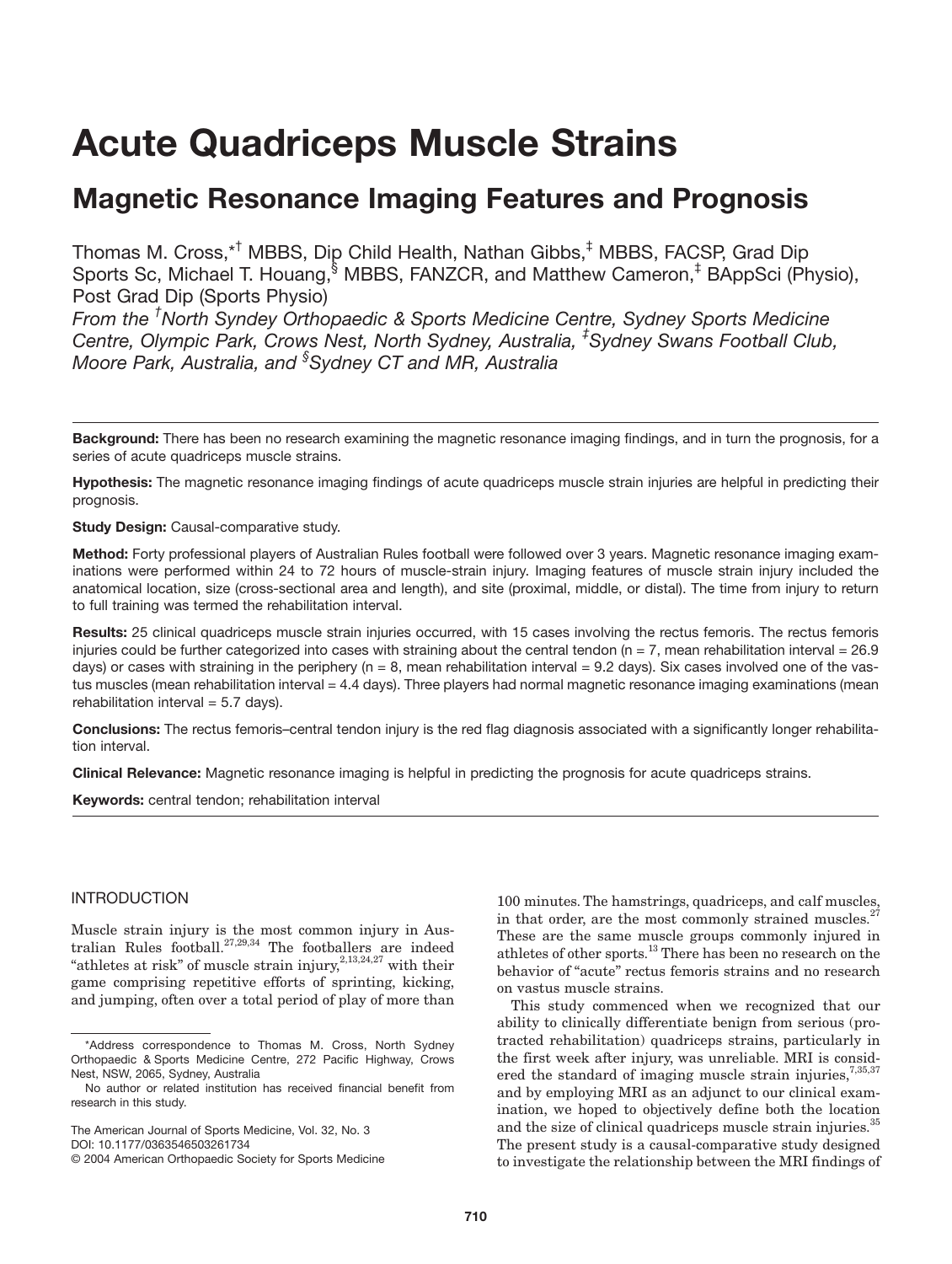a series of clinical quadriceps strain injuries and the recovery interval of those injuries.

# METHOD

A causal-comparative study was undertaken to investigate the relationship between the MRI findings of a series of acute quadriceps strain injuries and the time taken for recovery, termed the rehabilitation interval (RI). Data were gathered over a 3-year period (1999-2001) from MRI examinations performed 24 to 72 hours after injury. Studies using a causal-comparative approach are ex post facto in nature. Data are collected after the events of interest have taken place, and the researcher seeks causes and relationships. The weaknesses of such designs are lack of control over independent variables and inability to control the selection of subjects. The null hypothesis tested was, in general, as follows: there is no relationship between the type of quadriceps injury and the time taken for rehabilitation.

#### **Subjects**

Over a 3-year period, both preseason and in season, 18 players from a team list of 40 male professional Australian Rules football players from 1 club in the national competition sustained a total of 25 clinical quadriceps injuries. These 18 players constituted the subjects for the study. The ages of the players ranged from 18 to 33 years, with the mean age of 23 years. Five players sustained more than 1 injury. It should be noted that the RIs for the injuries of these 5 players were consistent with the RIs of other players, and they were included in the study (a *t* test indicated that there was no significant difference in RI between players sustaining repeated injuries and players sustaining a single injury).

Players were included in the study if they experienced symptoms of pain, ache, or tightness in the anterior thigh, either during playing or training. A clinical examination was then performed by at least 1 of the authors qualified to do so. Tenderness over the anterior thigh was the only clinical sign necessary for inclusion. Players were excluded from the study if the onset of their symptoms (anterior thigh pain, ache, or tightness) was delayed until after finishing training or competing (to exclude "delayed onset muscle soreness"), and they were excluded if there was any suspicion of direct trauma to the anterior thigh (contusion). The dominant/preferred kicking leg was documented. Informed consent was gained from both the football club and each player in the series  $(N = 18)$ .

#### MRI Examination

All MRI examinations were performed within 24 to 72 hours after injury. The MRI examination protocol was performed using coronal T1-weighted, T2-weighted with fat suppression and short Ti inversion recovery (STIR), and axial T2-weighted with fat suppression sequences. A marker was positioned over the clinical area of maximal tenderness. The slice spacing for the coronal T1-weighted sequence

was 4 mm with a 1.5-mm gap, for the STIR it was 10 mm with no gap, and for the axial T2-weighted images with fat suppression it was 7 mm with a 3.5-mm gap. Both thighs were imaged for comparison. The machine used was a GE 1.5 Teslar Signa Horizon scanner (General Electric Medical Systems, Milwaukee, Wis). Usually, the protocol could be performed with a total examination time of 15 minutes and without requiring the use of gadolinium enhancement.

A muscle was considered injured if there was intramuscular high signal intensity on the T2-weighted with fat suppression images.  $6,7,37$  If more than one muscle was injured, the muscle with the greatest cross-sectional area and length of signal abnormality was considered the primary injury site.<sup>7</sup> Within each muscle, attention was focused on the location of the known proximal, distal, and intramuscular muscle-tendon junctions. We evaluated other signs of muscle injury including hematoma, recognized as a focal fluid collection with high signal intensity on T1- and T2-weighted images.<sup>7</sup> Hematoma may suggest a more severe muscular-strain injury with muscle-fiber disruption.<sup>3</sup> Actual muscular ruptures (grade 3 injuries<sup>33</sup>) were also evaluated. Based on the considerations of the precise location of the injury, 25 clinical quadriceps strains were categorized (eg, rectus femoris, vastus intermedius [VI]). The size of the injury was quantified by measuring its length and cross-sectional area. The length of the injury was assessed by counting the number of axial T2-weighted slices in which muscle edema and/or muscle fiber disruption was present and then multiplying this number by 10.5 mm (7-mm slice spacing, 3.5-mm gap). For consistency, cross-sectional area as a percentage (CSA%) was calculated by only 1 of the authors who undertook the clinical examinations. The axial T2-weighted with fat suppression sequences were analyzed to determine the slice with the greatest CSA% of injury, and the CSA% was then calculated using the methodology described by Walton et al.<sup>4</sup>

The region (proximal, middle, distal one third) of the involved quadriceps where the injury was maximal (CSA%) was assessed and was termed the *site of injury.* The distance of the skin marker (placed over the site of maximal tenderness) from the MRI axial image with the greatest CSA% was also assessed.

#### Rehabilitation Protocol

Prior to the start of the study, the rehabilitation protocol used was formulated and standardized as a collaborative effort by the sports medicine/sports science staff at the football club. It was noted that no universally accepted rehabilitation regimen exists for muscle strain injuries.<sup>19,22</sup> The rehabilitation protocol consisted of both the acute management (first 48 hours) and graded rehabilitation/ remodeling phases. The first 48 hours involved strict adherence to the principles of rest, ice, compression, and elevation in an effort to minimize both bleeding and edema.

*Remodeling phase.* This phase involved a 4-stage running and kicking program combined with intensive physiotherapy involving soft tissue therapy and graduated stretching and strengthening exercises. The footballer was eligible to commence the staged running program when he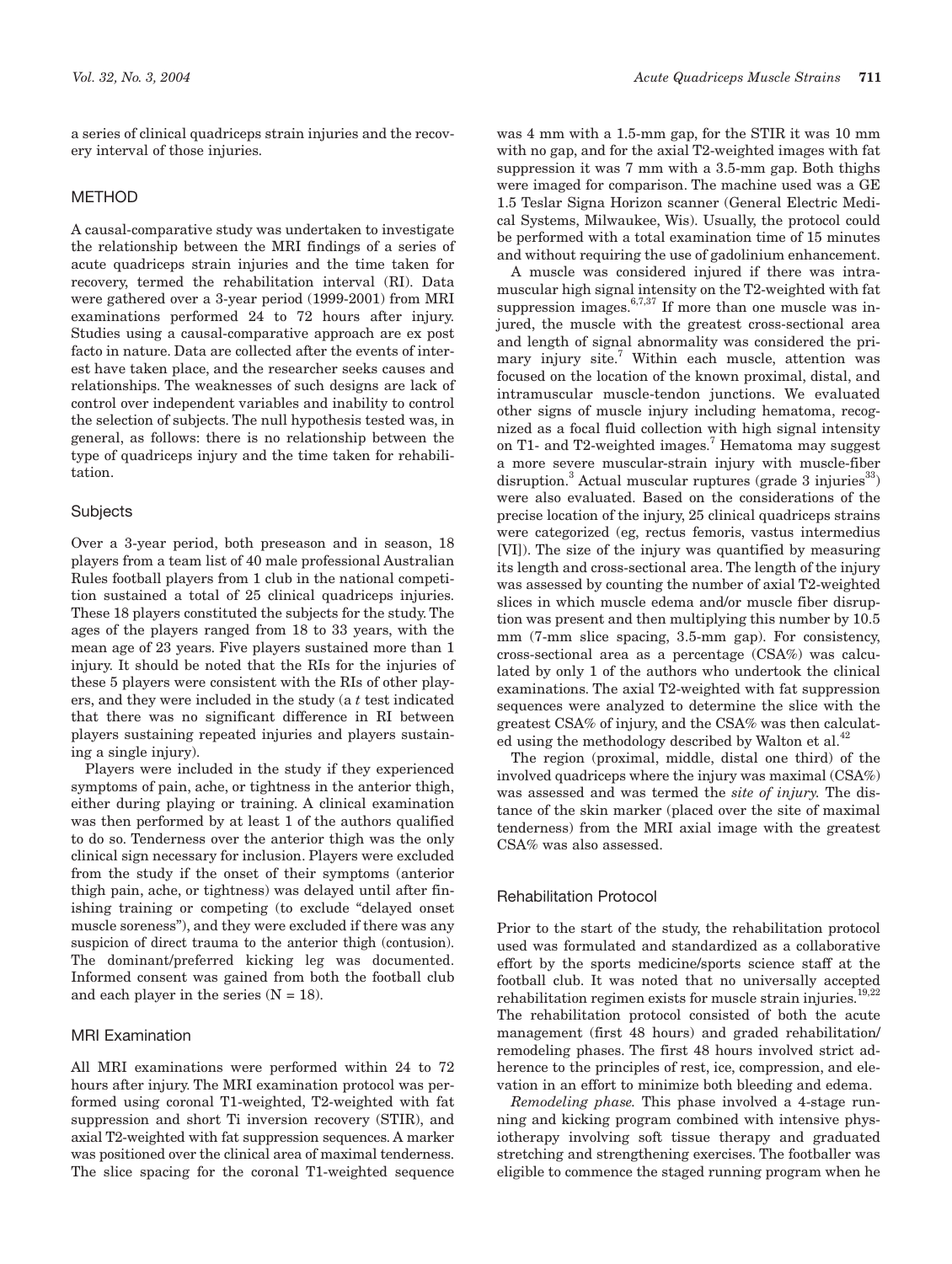had full pain-free passive range of motion (quadriceps length tested in prone knee flexion and compared with the contralateral side) and could complete 3 sets of 10 repetitions of single leg hops pain free. There was an emphasis on relatively pain-free exercise at all times, and the player could not graduate to the next stage until he had successfully completed the activities of the specific stage he was in. A gentle warm-up and cooldown involving 5 minutes of slow continuous jogging were done in each stage. Players did not run on consecutive days as this was considered potentially injurious.

- *Stage 1:* Jogging for 10 minutes  $\times$  2.
- *Stage 2:* Striding (40%-60% maximum) for 80-m intervals. Walk back to start. Three sets  $\times$  5 repetitions (rest and gentle stretch after each set of 5 repetitions).
- *Stage 3:* Sprinting (90%-100%) for middle 30 m of 80-m interval. Walk back to start. Three sets  $\times$  5 repetitions (rest and gentle stretch after each set of 5 repetitions). The player commenced a staged kicking program in this stage that initially involved kicking a smaller, lighter ball short distances and later progressed to a normal-size ball, kicking longer distances in stage 4 of the running program.
- *Stage 4:* Sport-specific running drills (90%-100% intensity) over 60 m to 80 m, which included shuttle runs, rapid change of direction activities/figure-8 drills, picking up the ball on the run, and kicking the ball on the run. Walk back to start. Three sets  $\times$  5 repetitions (rest and gentle stretch after each set of 5 repetitions).

Once the player had completed all 4 stages, he was integrated back into team training. The RI was defined as the number of days from the injury until the player returned to full team training. The decision to return a player to competition was a collaborative one made by the sports medicine/sports science members and was based on the player successfully completing full team training both pain free and with observed full function during that training session. No specific functional tests were used.

# **RESULTS**

Over the 3-year study period, 25 clinical quadriceps strains occurred (Table 1) in 18 subjects. There were 15 rectus femoris strains, 7 rectus femoris–central tendon (RF-CT) strains, and 8 not involving the central tendon but rather occurring in the rectus femoris–peripheral (RF-peri) area. Seven cases involved the vastus muscles, namely vastus intermediate (VI,  $n = 6$ ) and vastus lateralis (VL,  $n = 1$ ). There were no cases of vastus medialis injury. Three cases had MRI scans that were normal (MRI negative). There was only 1 case of a double injury, with player 7 having the primary injury about the central tendon and an adjacent secondary injury about the posterior lamina of the rectus femoris. Player 7 was categorized in the RF-CT group for statistical interpretation, as this was the location of his primary injury. There were no cases of muscular rupture (grade 3 injuries).

There were no recurrences of quadriceps muscle strain injury over the study period. Five players (players 1, 2, 4, 5, and 12) sustained more than one MRI positive quadriceps strain, but all these further injuries were either located in the contralateral thigh or at a different location in one of the ipsilateral quadriceps. As already described, the RIs for the injuries of these 5 players were consistent with the RIs of other players in the series.

Figures 1 and 2 (player 1) show the MRI appearance of an RF-CT injury. High T2-weighted signal surrounds the central tendon on the axial image, and a feather-like pattern of injury is seen in the coronal plane. Figure 3 (player 10) shows the axial MRI appearance of an RF-peri injury,



**Figure 1.** Acute RF-CT muscle strain injury (axial view), the acute bull's eye lesion.



**Figure 2.** Acute RF-CT muscle strain injury (coronal view).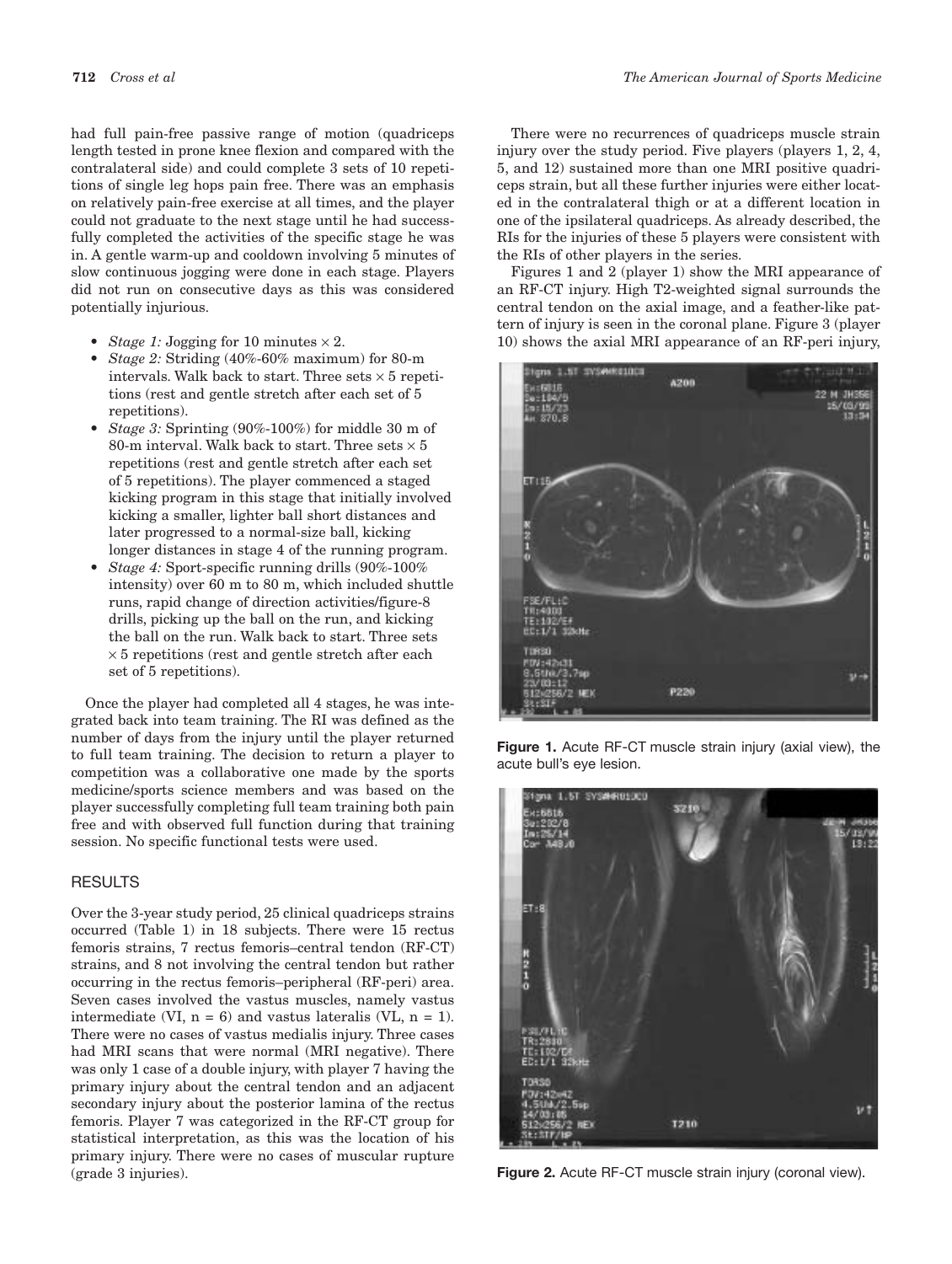

**Figure 3.** Acute RF-peri muscle strain injury (axial view). **Figure 4.** Acute VI muscle strain injury (axial view).



|                |                |                  |         |        |          |      |        |             | Distance of    |                 |
|----------------|----------------|------------------|---------|--------|----------|------|--------|-------------|----------------|-----------------|
|                |                |                  | Injured | Age of | MRI      |      | Length |             | Marker to      | RI              |
| Case           | Player         | Date of MRI      | Side    | Player | Category | CSA% | (cm)   | <b>Site</b> | Maximal CSA%   | (days)          |
| 1              | $\mathbf{1}$   | March 15, 1999   | Left    | 22     | RF-CT    | 42   | 22     | Middle      | 3              | 32              |
| $\overline{2}$ | $\overline{2}$ | March 24, 1999   | Left    | 22     | RF-CT    | 16   | 13     | Proximal    | 3              | 25              |
| 3              | 7              | April 1, 1999    | Right   | 18     | RF-peri  | 9    | 6      | Proximal    | 3              | 10              |
| 4              | 3              | May 11, 1999     | Right   | 23     | RF-CT    | 39   | 18     | Middle      | 4              | 43              |
| 5              | 1              | May 17, 1999     | Right   | 22     | RF-peri  | 24   | 13     | Middle      | $\overline{2}$ | 5               |
| 6              | 4              | June 28, 1999    | Left    | 25     | RF-CT    | 11   | 6      | Proximal    | 3              | 14              |
| 7              | 15             | June 16, 1999    | Right   | 33     | VL       | 4    | 5      | Middle      | 1              | $6\phantom{1}6$ |
| 8              | 16             | June 2, 1999     | Left    | 19     | Negative |      |        |             |                | 4               |
| 9              | 17             | June 8, 1999     | Left    | 20     | Negative |      |        |             |                | 10              |
| 10             | 18             | June 8, 1999     | Right   | 19     | Negative |      |        |             |                | 3               |
| 11             | 5              | December 8, 1999 | Right   | 23     | RF-CT    | 20   | 26     | Middle      | $\mathbf 1$    | 30              |
| 12             | 13             | March 30, 2000   | Left    | 19     | VI       | 13   | 6      | Proximal    | 5              | 3               |
| 13             | 4              | April 7, 2000    | Left    | 25     | VI       | 29   | 10     | Proximal    | $\mathbf{0}$   | $\overline{2}$  |
| 14             | $\overline{2}$ | May 8, 2000      | Left    | 24     | RF-CT    | 35   | 17     | Middle      | $\overline{2}$ | 31              |
| 15             | 14             | May 1, 2000      | Left    | 29     | VI       | 25   | 10     | Proximal    | $\Omega$       | 7               |
| 16             | 12             | May 2, 2000      | Right   | 23     | VI       | 14   | 12     | Middle      | 1              | $\overline{5}$  |
| 17             | 8              | June 23, 2000    | Left    | 23     | RF-peri  | 19   | 7      | Middle      | 3              | 15              |
| 18             | 4              | July 24, 2000    | Right   | 25     | VI       | 23   | 11     | Proximal    | 1              | 6               |
| 19             | 5              | July 27, 2000    | Right   | 24     | VI       | 16   | 11     | Middle      | $\overline{2}$ | $\overline{2}$  |
| 20             | 6              | January 24, 2001 | Right   | 25     | RF-CT    | 23   | 20     | Middle      | $\Omega$       | 35              |
| 21             | 9              | April 19, 2001   | Right   | 28     | RF-peri  | 17   | 8      | Proximal    | $\mathbf{0}$   | 9               |
| 22             | 10             | April 30, 2001   | Left    | 25     | RF-peri  | 46   | 13     | Proximal    | $\overline{2}$ | 12              |
| 23             | 11             | May 14, 2001     | Right   | 29     | RF-peri  | 27   | 8      | Proximal    | 4              | $5\,$           |
| 24             | $\overline{2}$ | May 21, 2001     | Left    | 25     | RF-peri  | 13   | 6      | Proximal    | 3              | 7               |
| 25             | 12             | July 5, 2001     | Left    | 24     | RF-peri  | 10   | 7      | Proximal    | 3              | 7               |

TABLE 1 Case Frequencies, MRI Findings, and Rehabilitation Interval (RI)*<sup>a</sup>*

*a* CSA%, cross-sectional area as a percentage; RF-CT, rectus femoris–central tendon; RF-peri, rectus femoris–peripheral; VL, vastus lateralis; VI, vastus intermedius.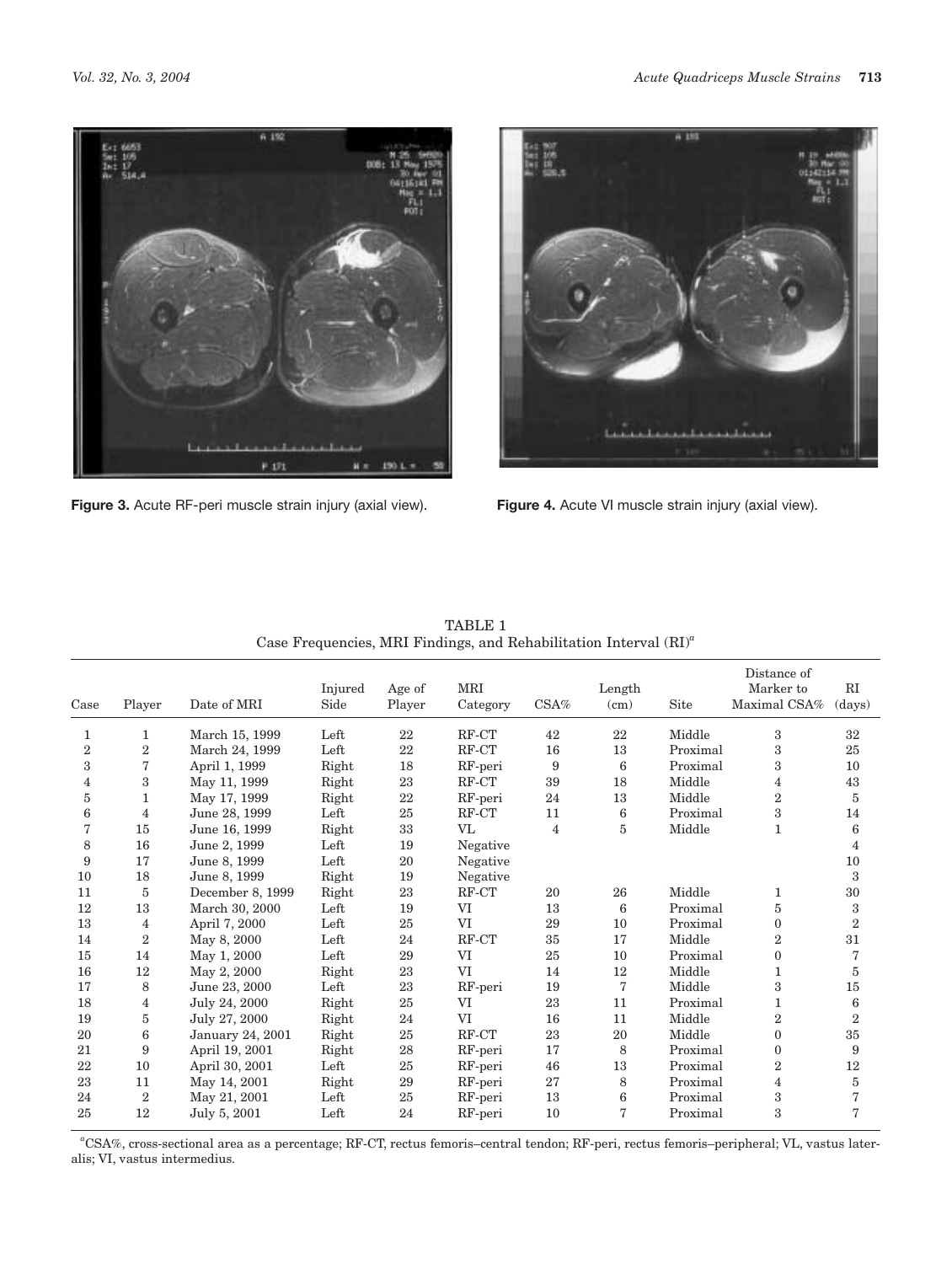which by definition is distant from the central tendon. Figure 4 (player 13) reveals a VI injury about the anterior lamina of the muscle.

Four of the 7 RF-CT cases occurred within a 4-month period in year 1999. Six of the 7 vastus cases occurred within a 4-month period in year 2000. Five of the 8 RF-peri cases occurred within a 3-month period in year 2001. Three of the 3 MRI-negative cases occurred within a 1-week period in year 1999.

The mean distance of the skin marker (site of maximal tenderness) from the MRI axial image with the greatest CSA% was 2.09 cm. Overall, 18.2% of the markers were accurately placed, 36.4% were 1 cm to 2 cm away, whereas 45.4% were 3 cm or more distant from the maximal MRI muscle strain injury (see Table 1).

#### Statistical Analysis

Null hypotheses concerning the relationships of main effects (MRI categories, site of injury, length of injury, and cross-sectional area of injury) to the RI were tested. Testing was also completed to indicate possible interactional effects of MRI categories, site of injury, length of injury, and cross-sectional area of injury with the RI. These hypotheses, H1 to H7, are stated formally in the following section. In cases in which no statistically significant differences were identified (ie, preferred kicking leg, injured side, history of injury, and age), due to the small number of cases a power analysis was completed with calculated *d*s ranging from 0.485 to 3.80, power values of 0.6 to 0.9,<sup>8</sup> "phi estimated" ranging from 0.313 to 1.21, and power values ranging from 0.5 to 0.7, where v (degrees of freedom) =  $2$  in the case of CSA% and length of injury.10

#### Hypotheses

*H1 to H3.* There is no statistically significant difference: (H1) between the RI for an injury and the MRI category of

| TABLE 2               |
|-----------------------|
| <b>MRI</b> Categories |

|                               | Rehabilitation<br>Interval (days) | Main Effect |            |  |
|-------------------------------|-----------------------------------|-------------|------------|--|
| <b>MRI</b> Category           | Mean                              | SE.         |            |  |
| Rectus femoris-central tendon | 26.85                             | 1.75        | 48.55 .001 |  |
| Rectus femoris-peripheral     | 9.17                              | 1.70        |            |  |
| Vasti                         | 4.42                              | 1.59        |            |  |

| TABLE 3        |
|----------------|
| Site of Injury |

|                    |                | Rehabilitation<br>Interval (days) Main Effect |           |  |  |
|--------------------|----------------|-----------------------------------------------|-----------|--|--|
| Site of Injury     | Mean           | SE.                                           | F         |  |  |
| Proximal<br>Middle | 10.78<br>16.18 | 1.33<br>1.41                                  | 7.74 .013 |  |  |

the injury (main effect), (H2) between the RI for an injury and the site of the injury (main effect), and (H3) between the RI for an injury and the interactional effects of MRI categories and site of the injury. Tables 2 to 4 illustrate the results due to the testing of null hypotheses H1 to H3, respectively. The null hypotheses are rejected.

The MRI category RF-CT indicates a mean RI of 26.85, days, which is statistically significantly different from categories RF-peri and the vasti, with means of 9.17 days and 4.42 days, respectively (see Table 2). The middle site of injury indicates a mean RI of 16.18 days, which is statistically significantly different from the proximal site of injury, with a mean of 10.78 days (see Table 3). The MRI category RF-CT and the middle site of injury interact to produce a mean of 34.20, which indicates a statistically significantly different interaction from the interactions of MRI categories RF-peri and vasti with the proximal and middle sites of injury (see Table 4).

*H4 and H5.* There is no statistically significant difference: (H4) between the RI for an injury and the length of the injury (main effect) and (H5) between the RI for an injury and the interactional effects of MRI categories and length of injury. Tables 5 and 6 illustrate the results due to the testing of null hypotheses numbered H4 and H5, respectively. The null hypotheses are rejected.

The length of injury 13 cm plus indicates a mean RI of 20.58 days, which is statistically significantly different from length-of-injury categories 1 to 7 cm and 8 to 12 cm, with means of 9.42 days and 5.70 days, respectively (see

| TABLE 4                    |
|----------------------------|
| MRI Category $\times$ Site |

|                               | Rehabilitation<br>Interval (days):<br>MRI Categories $\times$ Site | Interaction<br>Effect |              |      |      |
|-------------------------------|--------------------------------------------------------------------|-----------------------|--------------|------|------|
| Site                          | N                                                                  | Mean                  | SE           | F    | P    |
| Rectus femoris-central tendon |                                                                    |                       |              |      |      |
| Proximal<br>Middle            | 2<br>5                                                             | 19.50<br>34.20        | 7.78<br>5.26 | 5.66 | .014 |
| Rectus femoris-peripheral     |                                                                    |                       |              |      |      |
| Proximal<br>Middle            | 6<br>2                                                             | 8.33<br>10.00         | 2.50<br>7.07 |      |      |
| Vasti                         |                                                                    |                       |              |      |      |
| Proximal<br>Middle            | 4<br>3                                                             | 4.50<br>4.33          | 2.38<br>2.08 |      |      |
|                               |                                                                    |                       |              |      |      |

#### TABLE 5 Length of Injury

|                         | Rehabilitation<br>Interval (days) | Main Effect |      |      |
|-------------------------|-----------------------------------|-------------|------|------|
| Length of $Injury$ (cm) | Mean SE                           |             | F    |      |
| $1 - 7$                 |                                   | 9.42 1.91   | 4.11 | .038 |
| $8 - 12$                | 5.70 1.82                         |             |      |      |
| 13 plus                 | 20.58 1.77                        |             |      |      |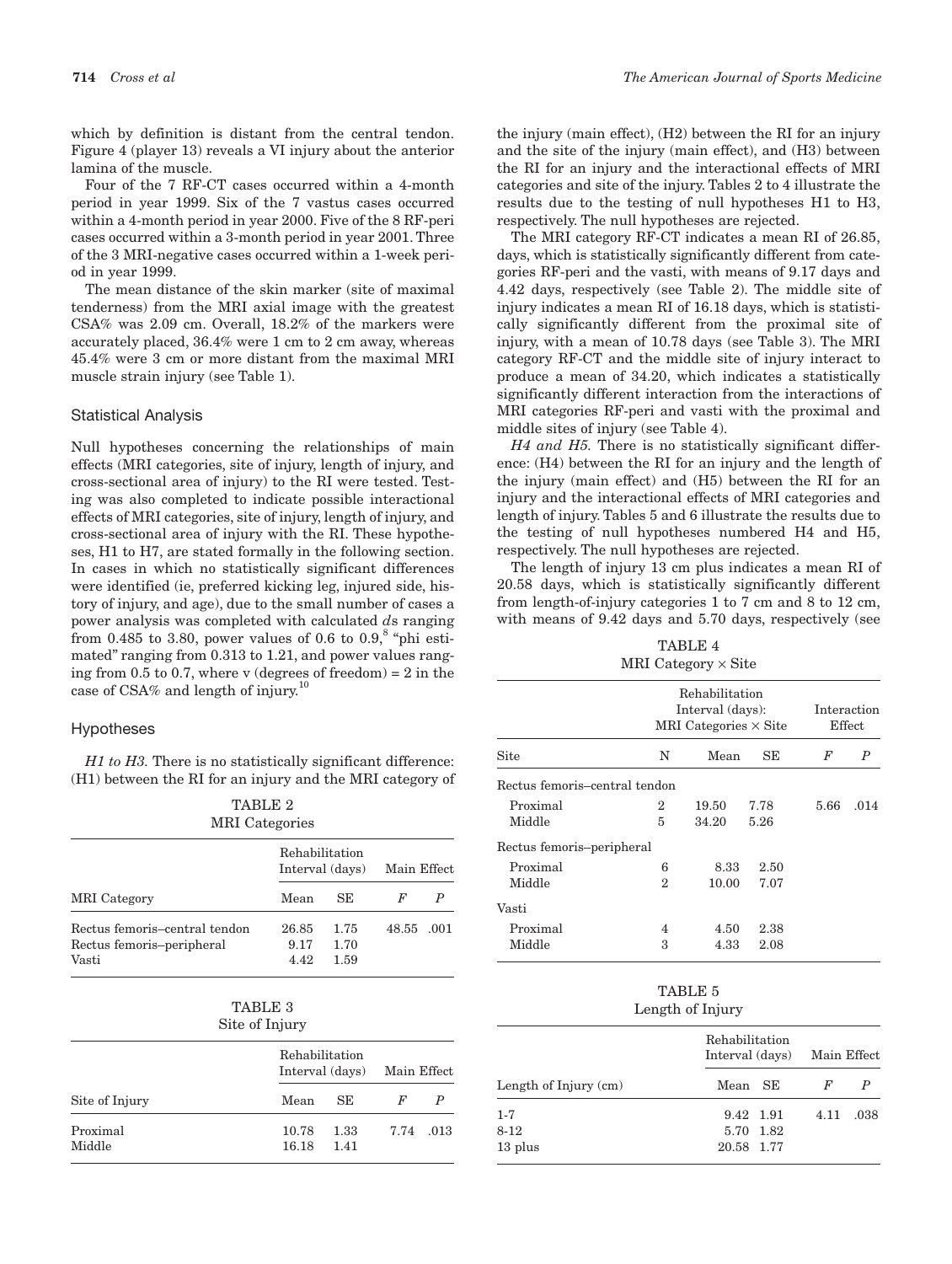|                                    | MRI Category $\times$ Length of Injury |                                                                      |      |      |                  |
|------------------------------------|----------------------------------------|----------------------------------------------------------------------|------|------|------------------|
|                                    |                                        | Rehabilitation<br>Interval (days):<br>MRI Categories $\times$ Length |      |      |                  |
| Site                               | N                                      | Mean                                                                 | SE   | F    | $\boldsymbol{P}$ |
| Rectus femoris-central tendon (cm) |                                        |                                                                      |      |      |                  |
| $1 - 7$                            | 1                                      | 14.00                                                                | 0.00 | 5.49 | .016             |
| 13 plus                            | 6                                      | 32.66                                                                | 6.02 |      |                  |
| Rectus femoris-peripheral (cm)     |                                        |                                                                      |      |      |                  |
| $1 - 7$                            | 4                                      | 9.75                                                                 | 3.77 |      |                  |
| 8-12                               | 2                                      | 7.00                                                                 | 2.83 |      |                  |
| 13 plus                            | 2                                      | 8.50                                                                 | 4.95 |      |                  |
| Vasti (cm)                         |                                        |                                                                      |      |      |                  |
| $1 - 7$                            | 2                                      | 4.50                                                                 | 2.12 |      |                  |
| 8-12                               | 5                                      | 4.40                                                                 | 2.30 |      |                  |

TABLE 6

Table 5). The MRI category RF-CT and a length of injury 13 cm plus interact to produce a mean of 32.66, which indicates a statistically significantly different interaction from the interactions of MRI categories RF-peri and vasti with 1 to 7 cm and 8 to 12 cm lengths of injury (see Table 6).

*H6 and H7.* There is no statistically significant difference (H6) between the RI for an injury and the cross-sectional area (main effect) and (H7) between the RI for an injury and the interactional effects of MRI categories and cross-sectional area. Tables 7 and 8 illustrate the results due to the testing of null hypotheses numbered H6 and H7, respectively. The null hypotheses are rejected.

Cross-sectional area 15% to 24% and cross-sectional area 25% plus (in effect 15% plus) indicate a mean RI of 14.56 days and 16.11 days, respectively, which is statistically significantly different from cross-sectional area 1% to 14% with a mean of 8.89 days (see Table 7). The MRI category RF-CT and cross-sectional area 15% to 24% and crosssectional area 25% plus (in effect 15% plus) interact to produce means of 30.00 days and 35.33 days, respectively, which indicate a statistically significantly different interaction from the interactions of MRI categories RF-peri and vasti with cross-sectional areas 1% to 14%, 15% to 24%, and 25% plus (see Table 8).

#### **DISCUSSION**

There are several significant findings from our study. Results indicate that for acute quadriceps muscle strains, the prognosis is significantly dependent on both the site and the size (CSA% and the length independently predictive) of the muscle strain injury. However, the precise anatomical location of muscle strain injury, termed the *MRI category*, is the most significant predictor of the RI. In particular, the RF-CT diagnosis carries the least favorable prognosis and may be considered the "red flag" injury that heralds a protracted rehabilitation. Pomeranz and Heidt<sup>31</sup> demonstrated a significant correlation between CSA% and

TABLE 7 Cross-sectional Area

|                                  | <u>UI UUU UUUUUUUU I II UU</u><br>Rehabilitation<br>Interval (days) |                      | Main Effect |      |
|----------------------------------|---------------------------------------------------------------------|----------------------|-------------|------|
| Cross-sectional Area $(\%)$      | Mean                                                                | SЕ                   | F           | P    |
| $1 - 14$<br>$15-24$<br>$25$ plus | 8.89<br>14.56<br>16.11                                              | 1.87<br>1.56<br>1.67 | 4.49        | .033 |

TABLE 8 MRI Category × Cross-sectional Area*<sup>a</sup>*

| <b>MRI</b> Categories<br>$\times$ CSA% |       |                                      |                                    | Interaction<br>Effect |  |  |
|----------------------------------------|-------|--------------------------------------|------------------------------------|-----------------------|--|--|
| N                                      | Mean  | SE                                   | F                                  | $\boldsymbol{P}$      |  |  |
|                                        |       |                                      |                                    |                       |  |  |
| 1                                      | 14.00 | 4.34                                 | 3.47                               | .039                  |  |  |
| 3                                      | 30.00 | 3.51                                 |                                    |                       |  |  |
| 3                                      | 35.33 | 2.51                                 |                                    |                       |  |  |
| Rectus femoris-peripheral (%)          |       |                                      |                                    |                       |  |  |
| 3                                      | 0.00  | 2.51                                 |                                    |                       |  |  |
| 3                                      | 9.67  | 2.51                                 |                                    |                       |  |  |
| $\overline{2}$                         | 8.50  | 3.07                                 |                                    |                       |  |  |
|                                        |       |                                      |                                    |                       |  |  |
| 3                                      | 4.67  | 2.51                                 |                                    |                       |  |  |
| $\overline{2}$                         | 4.00  | 3.07                                 |                                    |                       |  |  |
| 2                                      | 4.50  | 3.07                                 |                                    |                       |  |  |
|                                        |       | Rectus femoris-central tendon $(\%)$ | Rehabilitation<br>Interval (days): |                       |  |  |

*a* CSA%, cross-sectional areas as a percentage.

the prognosis for a series of acute hamstring strains. There was, however, no distinction made between injuries associated with the intramuscular tendons or more peripherally sited strain injuries. $15,31$  That is, these injuries were not anatomically categorized.

All 22 of the MRI-positive cases in our study showed straining about known muscle tendon junctions concurring with basic science studies.<sup>1,14</sup> There were no cases of grade 3 injury, in particular not a single case of the classically described distal rupture of the rectus femoris,  $5,18,37$  suggesting that this injury may be less common than was previously thought. The rectus femoris was the most commonly injured muscle in the series (15 out of 22 MRI-positive cases), which is consistent with clinical reports<sup>5,13,16,33</sup> that it is an "at-risk" muscle. All 25 clinical quadriceps strains had maximal tenderness over the midline of the anterior thigh, despite 7 occurring in a vastus muscle and 3 being MRI negative (tenderness over the rectus femoris does not necessarily equal an injury of the rectus). Moreover, the site of maximal tenderness was often 3 cm or more from the site of maximal MRI muscle strain injury. The ability of MRI to "probe beneath the skin" and objectively define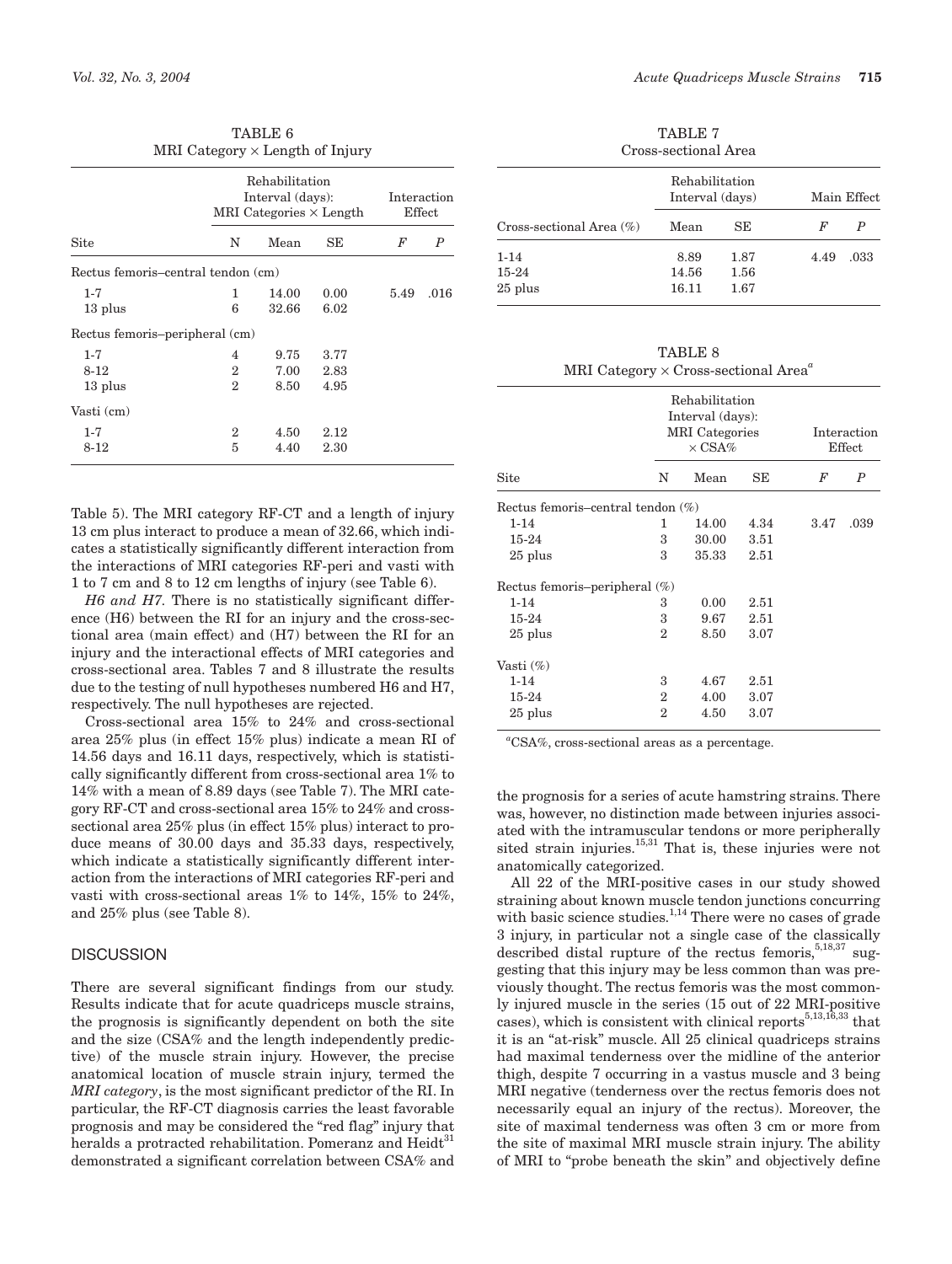not only the precise anatomical location but also the size of muscle strain injury is appreciated.<sup>7,31,35</sup>

#### Clustering of MRI Injury Categories

Over the 3-year study period, we observed clustering or rather "epidemics" of all 4 MRI injury categories. The most significant clustering was found in the vastus and MRInegative categories. It is recognized that the causes of muscle strain injury are multifactorial and that sound scientific evidence identifying individual proposed risk factors is confounded by this.<sup>13,27</sup> Past muscle strain injury is perhaps the most recognized risk factor.<sup>13,27</sup> Other proposed risk factors include low muscle strength, muscle fatigue, age, lack of warm-up, muscle temperature, and poor flexibility.13,24,27 For quadriceps muscle strains in Australian Rules footballers, Orchard found that both recent (less than 8 weeks) and remote quadriceps strain injury, recent hamstring strain, dominant kicking leg, short stature, and ground hardness were all associated with increased risk. $27$  Orchard was describing the incidence of clinical quadriceps muscle strains over a 7-year period in the national competition; that is, these injuries were not routinely defined by MRI, and therefore it is not known what type (MRI category) of quadriceps strain had occurred. However, to study risk factors for quadriceps strain injury was not the primary objective of our study, and we can only speculate on the clustering that did occur. The training schedule was periodized into intensive and less intensive weeks. Cross-training activities (pool sessions, light weights circuits, running on the beach) were interspersed into the program. Coaching staff may plan or react to an area of perceived skill deficiency by increasing practice in that area (eg, kicking). The timing of weight sessions around team field training often changed week to week based on the timing of the upcoming match. Training with wet footballs and ground hardness also changed over time.

The explanation for the clustering of injury categories is thought to be multifactorial. This finding warrants further investigation.

#### Rectus Femoris Strains

The most commonly described strain injury to the rectus femoris is the complete rupture of the distal musculotendinous junction with a resultant anterior thigh mass retracting proximally.<sup>5,16,33</sup> More recently aided by the advent of advanced imaging (CT and MRI), a second type of rectus femoris strain injury was recognized occurring "proximally" within the belly of the muscle.<sup>7,10,12,17,18,20,37</sup> Hughes et al<sup>20</sup> and Hasselman et al<sup>18</sup> (published in series) realized this proximal strain injury contradicted the basic science studies that had found strain injury occurs at or near the muscle-tendon junction.<sup>1,14</sup> They performed cadaveric dissection on the rectus femoris muscle and for the first time described the unique anatomy of the "intramuscular tendon of the indirect head" forming an intramuscular muscle-tendon junction. $^{18}$  For brevity, we have termed this intramuscular tendon the *central tendon.*

The importance of defining the anatomy of the musculotendinous junction to understand the imaging of muscle strain injury was first noted by Garrett et al.<sup>15</sup> They performed cadaveric dissection and found the musculo-tendinous junctions of the hamstrings to be complex and to extend into the muscle belly for each of the hamstring muscles.15

Only 3 studies (all retrospective) have been published describing a series of remote muscle strains of the rectus femoris.20,32,39 Moreover, all 3 describe proximal rectus femoris injuries, as described above. Rask and Lattig<sup>32</sup> described a series of 5 such injuries with a mean time to presentation of 6 months. Hughes et  $al^{20}$  described a series of 10 cases with a mean time to presentation of 39 weeks, and Temple et al<sup>39</sup> described a series of 7 cases with a mean time to presentation of 5 months. In all these cases (19 men, 3 women), the patients complained of a tender anterior thigh mass and/or weakness and pain with athletic activity (eg, running, kicking).

In the series by Hughes et al,  $^{20}$  imaging studies (CT) and/or MRI) demonstrated chronic lesions about, or adjacent to, the central tendon. Hughes et al coined the term the "bull's eye" lesion, which refers to an injury associated with enhancement of signal about the central tendon on T1-weighted scans after intravenous gadolinium.<sup>20</sup> The location of acute RF-CT injuries we defined is identical to the bull's eye lesions described by Hughes et al. Moreover, the MRI appearance is strikingly similar. The high signal seen on T1-weighted image after intravenous gadolinium enhancement in the bull's eye is consistent with the increased vascularity (chronic inflammation) of the lesion.<sup>20</sup> The high signal, best seen on axial T2-weighted images, centered about the central tendon in the acute RF-CT lesions in our study, is thought to represent varying degrees of edema, hemorrhage, and muscle detritus.<sup>6</sup> We have, in turn, termed these lesions *acute bull's eye lesions.*

A theory of Hughes et  $al^{20}$  explaining the chronic pain and dysfunction experienced by the subjects in their series, was that the indirect (central tendon) and direct heads of the proximal tendon begin to act independently, creating a shearing phenomenon in contrast to what occurs in the normal rectus femoris. We borrow this hypothesis of Hughes et al to explain the longer RI associated with acute RF-CT injuries.

Fortunately, in our series, we did not have a single case of chronic pain or dysfunction, with the longest RI being 43 days for the 7 acute RF-CT cases. Our conjecture for this is that our series involved professional athletes with intensive initial physical therapy and a graded supervised rehabilitation program. The majority of the patients, in the 3 studies mentioned above, were high school or collegiate athletes or soldiers and perhaps had less rigorous one-onone initial management. Strict attention to initial therapy may limit the initial injury (bleeding in particular), and a graded rehabilitation may remodel the muscle-tendon junctions optimally.

It is interesting to note that the 7 cases with straining in the RF-peri do not behave in the same way as RF-CT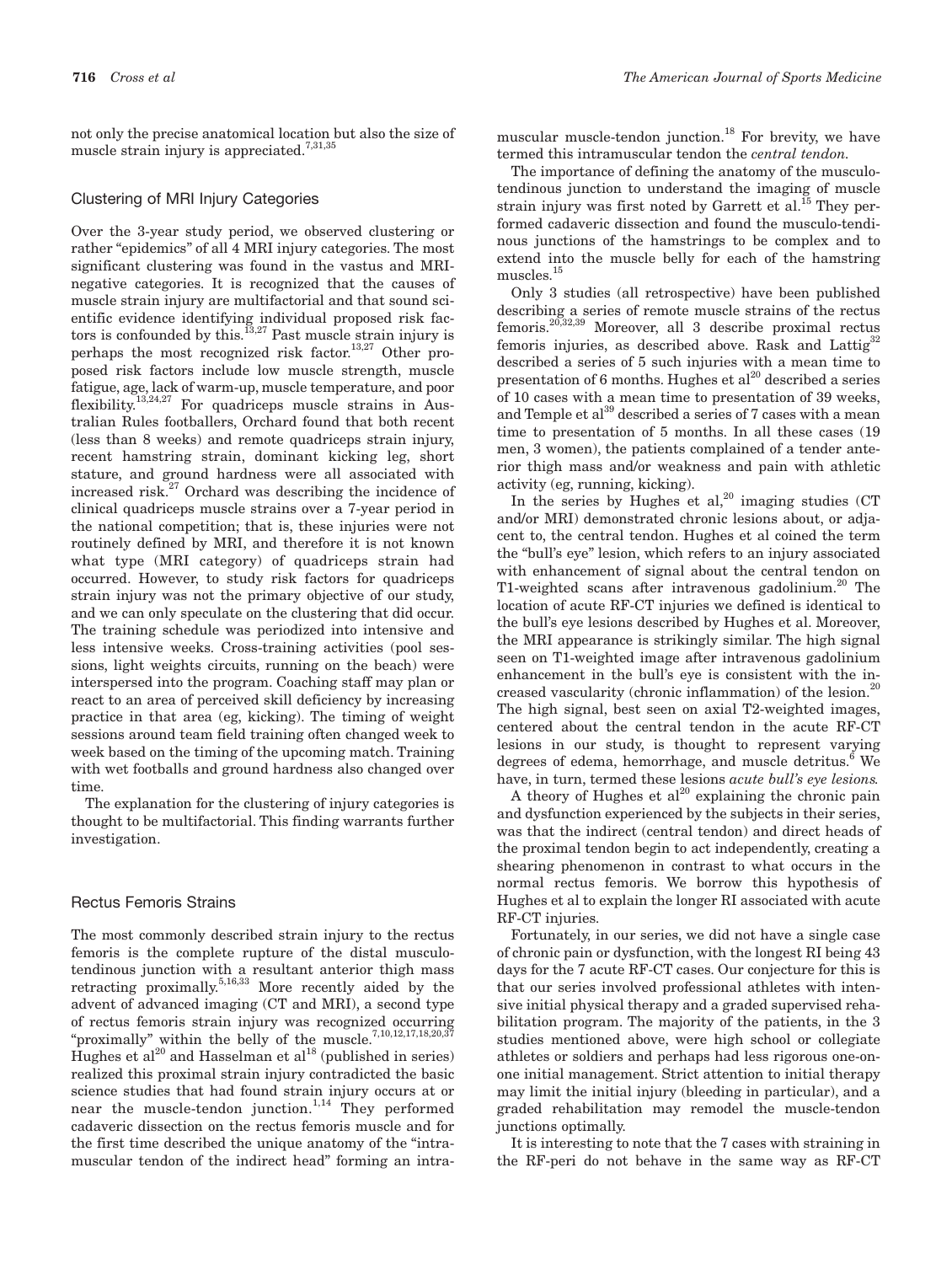injuries (significantly less RI). Indeed, when size is assessed, larger RF-peri lesions have a significantly shorter RI than smaller RF-CT injuries (see Table 1, player 10 vs player 2). There is only 1 case illustrated in the literature of an RF-peri lesion $30$  and no reports of their clinical behavior. We cite the hypothesis of Hughes et  $al^{20}$  that in the context of muscle strain injury about the central tendon, the direct and indirect heads of the proximal tendon begin to act independently, creating a shearing effect, and that this effect does not occur in RF-peri injuries.

# Vastus Strains

Seven cases had straining in the vastus muscles (6 VI, 1 VL). One case of VI muscle strain injury<sup>23</sup> and 1 case of VL injury43 are illustrated in the literature, with no reporting of their clinical behavior. The 3 vastus muscles cross only the knee joint, are composed predominantly of type 1 fibers, and act synergistically to decelerate knee flexion at heel strike.<sup>25,36</sup> The  $\overline{VI}$  arises from the greater trochanter and from the anterior and lateral surfaces of the upper two thirds of the femur. The anterior surface of the muscle is covered by an aponeurosis, which is continued down to the quadriceps tendon.<sup>25</sup> Two cases in our series showed straining about the anterior femoral shaft, and 4 had straining about the anterior aponeurosis (distal muscletendon junction, see Figure 4). Both these types of VI strains behaved similarly. The VL case involved straining about the lateral intermuscular septum (proximal muscletendon junction). $25$  The vastus cases have a significantly shorter RI (mean 4.4 days) than RF-CT cases (mean 26.9 days) but a similar RI to RF-peri and MRI negative cases (mean 9.2 and 5.7 days, respectively).

We suggest that the shorter RI associated with the vastus cases may relate, first, to the fact that a large bulk of muscle is acting synergistically around the involved muscle and, second, that these muscles only cross 1 joint and are composed predominantly of type 1 fiber.

# MRI-Negative Cases

Three out of 25 clinical quadriceps muscle strains were MRI negative. The high signal on T2-weighted images is reported to peak 24 hours to 5 days after the time of muscle strain injury.<sup>11,40</sup> How can we explain these 3 footballers' symptoms? Our explanation is twofold. Their anterior thigh pain may have been referred by neuromeningeal structures associated with the femoral nerve. $4$  The phenomenon of "back-related" hamstring strains is well recognized, and negative  $CT^{15}$  and  $MRI^{41}$  scans for clinical acute hamstring strains have been described. Alternatively, the muscle strain injury was missed on the initial MRI, perhaps because the lesion was too small to be resolved or the edema/inflammatory response was delayed until after the acute MRI (ie, the MRI was done too early).<sup>9</sup>

El-Noueam et al<sup>9</sup> describe 4 cases of muscle strain injury (hip flexor, hip adductor, and periscapular muscles) in which the initial T2- and STIR-weighted MRI images were negative, but after intravenous gadolinium enhancement, lesions were identified. The 4 professional athletes in this series had protracted rehabilitation, with the shortest RI being 2 months. El-Noueam et al stated it was unlikely the nonenhanced images missed the injuries because they were too small but rather because the MRI was done too early (all images done within 48 hours). El-Noueam et al did not advocate the routine use of intravenous gadolinium but rather suggested the consideration of its use in the setting of clinically suspected muscle strain injuries, not visualized on T2- and STIR-weighted images.<sup>9</sup>

The mean RI for the MRI-negative category, in our study, was 5.7 days. Most importantly, this suggests we did not miss any acute bull's eye lesions, as an RI of 5.7 days suggests that if a muscle strain was missed it was from a more benign MRI category (eg, RF-peri or vastus muscles). The disadvantages of the risk and increased scanning time associated with intravenous contrast, we believe, outweigh the benefit, and we do not advocate its use for quadriceps muscle strains.

### MRI Look-alikes

The possibility that the MRI lesions seen in the quadriceps muscles were secondary to delayed onset muscle soreness, or direct trauma (contusion), was analyzed. The concept of "MRI look-alikes" has been emphasized by Shellock and Fleckenstein, who advised that muscle strain injury can have the same MRI appearance as both delayed onset muscle soreness and muscle contusion. $35$  A thorough clinical history was taken from each of our patients, and inclusion and exclusion criteria were strictly adhered to.

# Risk of Recurrence

The finding of persistently abnormal MRI scans when an athlete is considered to be functionally rehabilitated is a phenomenon that has been the subject of recent editorial comment.28 The high signal would most likely represent persisting edema associated with the inflammatory healing response.28 Basic science animal studies concur that healing of muscle strain injury may take several weeks/months.<sup>2,21,26,38</sup> Are such athletes with persistent high signal (or scarring) on MRI at any increased risk of recurrent muscle strain injury? We did not perform routine follow-up MRI scans and in turn cannot comment on this aspect of the behavior of acute quadriceps strains. We did find, however, that over the 3-year study period, there were no recurrent injuries in any of the 22 MRI-positive cases. We propose that if the rehabilitation is optimal, the risk of recurrent quadriceps muscle strain injury is minimized.

#### Indications for MRI

In the acute setting, we believe, and others agree,  $6,7,31$  that MRI is indicated for a professional and/or elite amateur athlete in cases when both the athlete and others (coach, trainer, manager) would appreciate both an accurate diagnosis and prognosis. Our results suggest that the diagnosis of an acute bull's eye lesion is important information for the athlete and all concerned. For the recreational athlete,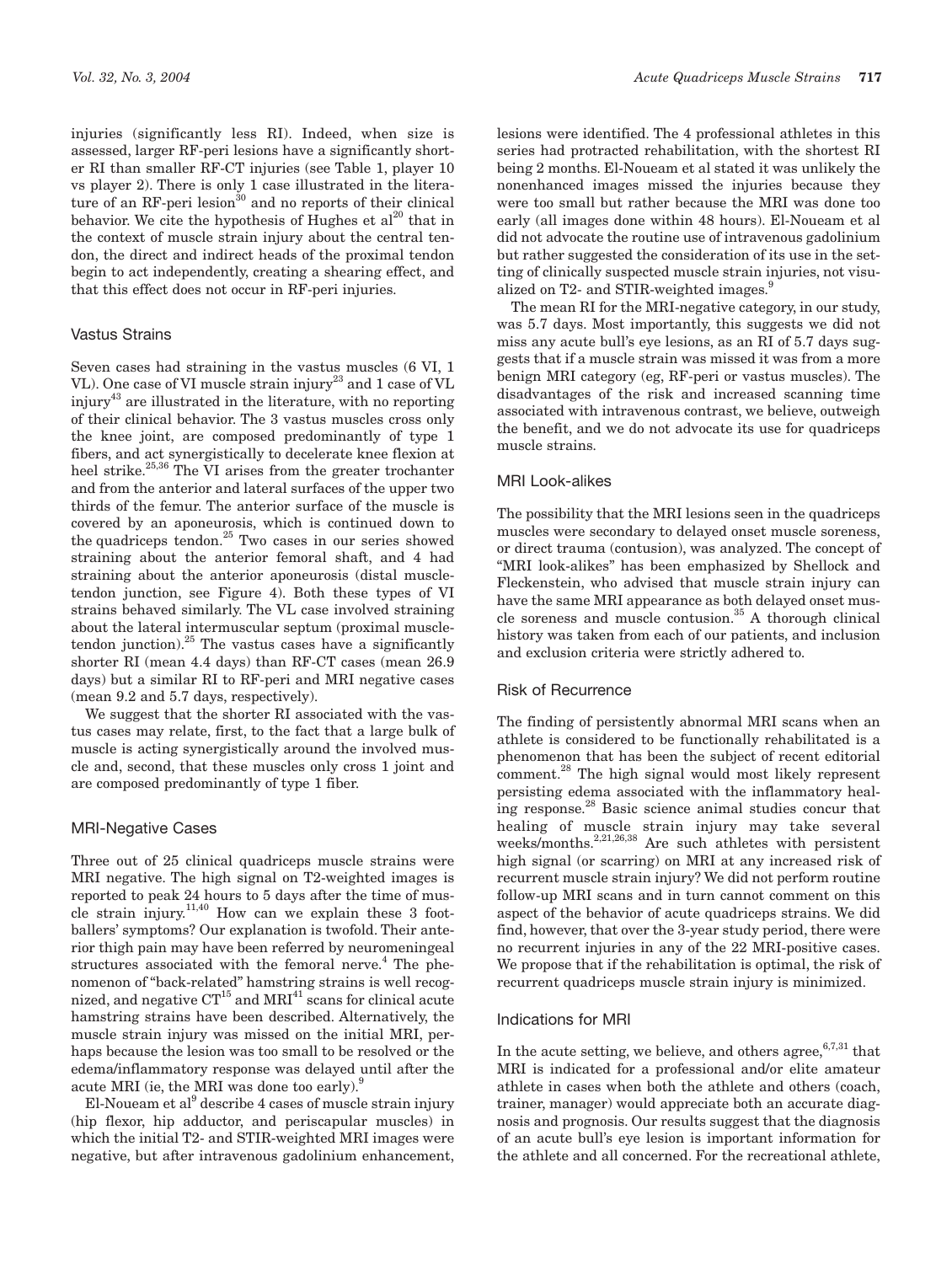the present cost of MRI is, in most circumstances, prohibitive and is not recommended. Our findings suggest that if such a patient is in his or her second or third week of rehabilitation and is still troubled by anterior thigh pain and/or dysfunction, then a bull's eye lesion should be suspected and the patient be carefully rehabilitated.

For remote quadriceps strains (> 8 weeks) troubled by chronic pain and/or dysfunction, we believe MRI is indicated for both the high-level and recreational athlete, to document one of several potential complications (bull's eye  $l_{\text{e}}$ lesion,<sup>20</sup> myositis ossificans). Information from MRI is helpful in managing these patients conservatively and will aid surgical planning if they fail to improve in 12 to 18 months.<sup>6,18,20,32,39</sup>

The importance of clinical examination (range of motion, quadriceps strength, functional testing) in assessing both the elite and the recreational athlete should not be overlooked. The MRI should be viewed as an adjunct to the clinical examination.

## Limitations and Future Directions

There are some limitations in our methodology to take into account. First, the sports medicine/sports science staff were not blinded to the MRI diagnosis. This may be a potential confounder; however, it should be reiterated that the criteria for progression through the staged rehabilitation program were unambiguous and strictly adhered to. Second, only one of the authors measured the CSA% to facilitate consistency of measurement; however, this situation may have introduced a degree of bias. The T1-weighted axial views were not routinely performed, and this may have affected our ability to differentiate soft tissue planes.<sup>6</sup> We suggest the T1-weighted axial sequence is perhaps more important for imaging hamstring injuries because the anatomy of the intramuscular tendons, and the differentiation of individual muscles, is more complex than the quadriceps.

We have not calculated volumes in this study. The finding that both CSA% and length are predictive of a greater RI suggests that the volume of muscle strain injury may be a significant predictor of prognosis. There have been no volumetric studies of muscle strain injury, and we believe there may be a significant association within a group of similar synergistic muscles (ie, muscles that cross the same number of joints and are of similar fiber composition) between the volume of muscle strained and the RI. New software affords such volumetric measurements and presents new research possibilities for muscle strain injuries.

#### **CONCLUSIONS**

This study of the behavior and MRI findings of a series of 25 clinical quadriceps strains has demonstrated several interesting findings:

• MRI objectively defines which quadriceps muscle is injured and where the injury occurs in that muscle with respect to known muscle-tendon junctions, and it enables estimation of the size of the injury.

- The size of the muscle strain injury, assessed by estimating the CSA%, and its length are both independently predictive of the RI.
- A strain about the central tendon of the rectus femoris, the acute bull's eye lesion, is the red flag diagnosis that heralds a significantly longer RI.

# ACKNOWLEDGMENT

The authors gratefully thank Dr Lawrence Kendall for his statistical assistance with this study. We also thank Dr Diana Kendall, Mr John Williams, Dr Tom Best, Dr John Orchard, Dr Mervyn Cross, and Dr Bethan Richards for their help with the preparation of the manuscript. The authors thank also the Sydney Swans Football Club for their consent to and support of this research.

#### **REFERENCES**

- 1. Almekinders LC, Garrett WE, Seaber AV. Histopathology of muscle tears in stretching injuries. *Trans Orthop Res Soc.* 1984;9:307.
- 2. Best TM. Soft-tissue injuries and muscle tears. *Clin Sports Med.* 1997;16:419-434.
- 3. Best TM, Hunter KD. Muscle injury and repair*. Phys Med Rehabil Clin N Am.* 2000;11:251-266.
- 4. Brukner P, Khan K. *Clinical Sports Medicine.* 2nd ed. Sydney, Australia: McGraw-Hill; 2000.
- 5. Comtet JJ, Genety J, Brunet B, et al. Traitement chirurgical des ruptures du droit anterieur (Rectus femoris) chez le sportif. *Nouv Presse Med.* 1978;7:2387-2390.
- 6. De Smet AA. Magnetic resonance findings in skeletal muscle tears. *Skeletal Radiol.* 1993;22:479-484.
- 7. De Smet AA, Best TM. MR imaging of the distribution and location of acute hamstring injuries in athletes. *AJR.* 2000;174:393-399.
- 8. Dixon WJ, Massey FJ. *Introduction to Statistical Analysis.* 2nd ed. New York, NY: McGraw-Hill; 1957.
- 9. El-Noueam KI, Schweitzer ME, Bhatia M, et al. The utility of contrastenhanced MRI in diagnosis of muscle injuries occult to conventional MRI. *J Comput Assist Tomogr.* 1997;21:965-968.
- 10. Feldt LS, Mahmond MW. Power function charts for specification of sample size in analysis of variance. *Psychometika.* 1958;23:209-215.
- 11. Fleckinstein JL, Shellock FG. Exertional muscle injuries: magnetic resonance imaging evaluation. *Top Magn Reson Imaging.* 1991;3:50-70.
- 12. Garcia J. Muscle, tendon and ligament evaluation. *Curr Opin Radiol.* 1992;4:45-54.
- 13. Garrett WE. Muscle strain injuries. *Am J Sports Med.* 1996;24:S2-S8.
- 14. Garrett WE, Nikolaou PK, Ribbeck BM, et al. The effect of muscle architecture on the biomechanical failure properties of skeletal muscle under passive extension. *Am J Sports Med.* 1988;16:7-12.
- 15. Garrett WE, Rich RF, Nikolaou PK, et al. Computed tomography of hamstring muscle strains. *Med Sci Sports Exerc.* 1989;21:506-514.
- 16. Gerard Y, Jacob B, Lamarque B, et al. Les ruptures du droit anterieur en pratique sportive. *Reunion Annuelle.* 1978;53:85-87.
- 17. Greco A, McNamara R, Escher MB, et al. Spin-echo and STIR imaging of sports-related muscle injuries at 1.5 T. *J Comput Assist Tomogr.* 1991;15:994-999.
- 18. Hasselman CT, Best TM, Hughes C. An explanation for various rectus femoris strain injuries using previously undescribed muscle architecture. *Am J Sports Med.* 1995;23:493-499.
- 19. Herring SA. Rehabilitation of muscle injuries. *Med Sci Sports Exerc.* 1990;22:453-456.